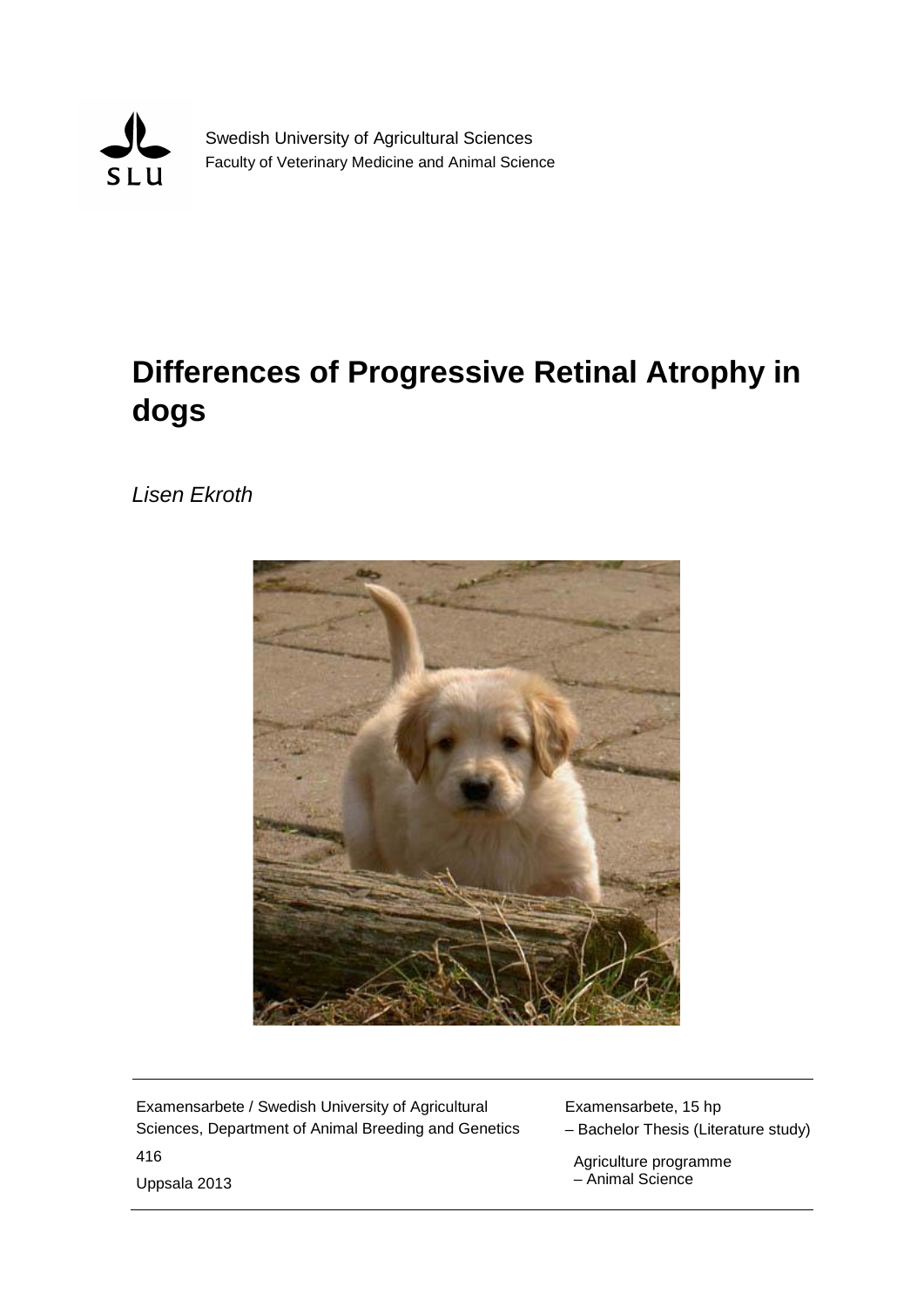

Swedish University of Agricultural Sciences Faculty of Veterinary Medicine and Animal Science Department of Animal Breeding and Genetics

### **Differences of Progressive Retinal Atrophy in dogs**

Skillnader i progressiv retinal atrofi hos hund

*Lisen Ekroth*

**Supervisor:** Tomas Bergström, SLU, Department of Animal Breeding and Genetics **Examiner:** Stefan Marklund, SLU, Department of Clinical Sciences

**Credits:** 15 hp **Course title:** Bachelor Thesis – Animal Science **Course code:** EX0553 **Programme:** Agriculture programme – Animal Science **Level:** Basic, G2E

**Place of publication:** Uppsala **Year of publication:** 2013 **Cover picture:** Lisen Ekroth **Name of series:** Examensarbete 416 Department of Animal Breeding and Genetics, SLU **On-line publication:** http://epsilon.slu.se

**Key words:** Atrophy, Retina, Dog, PRA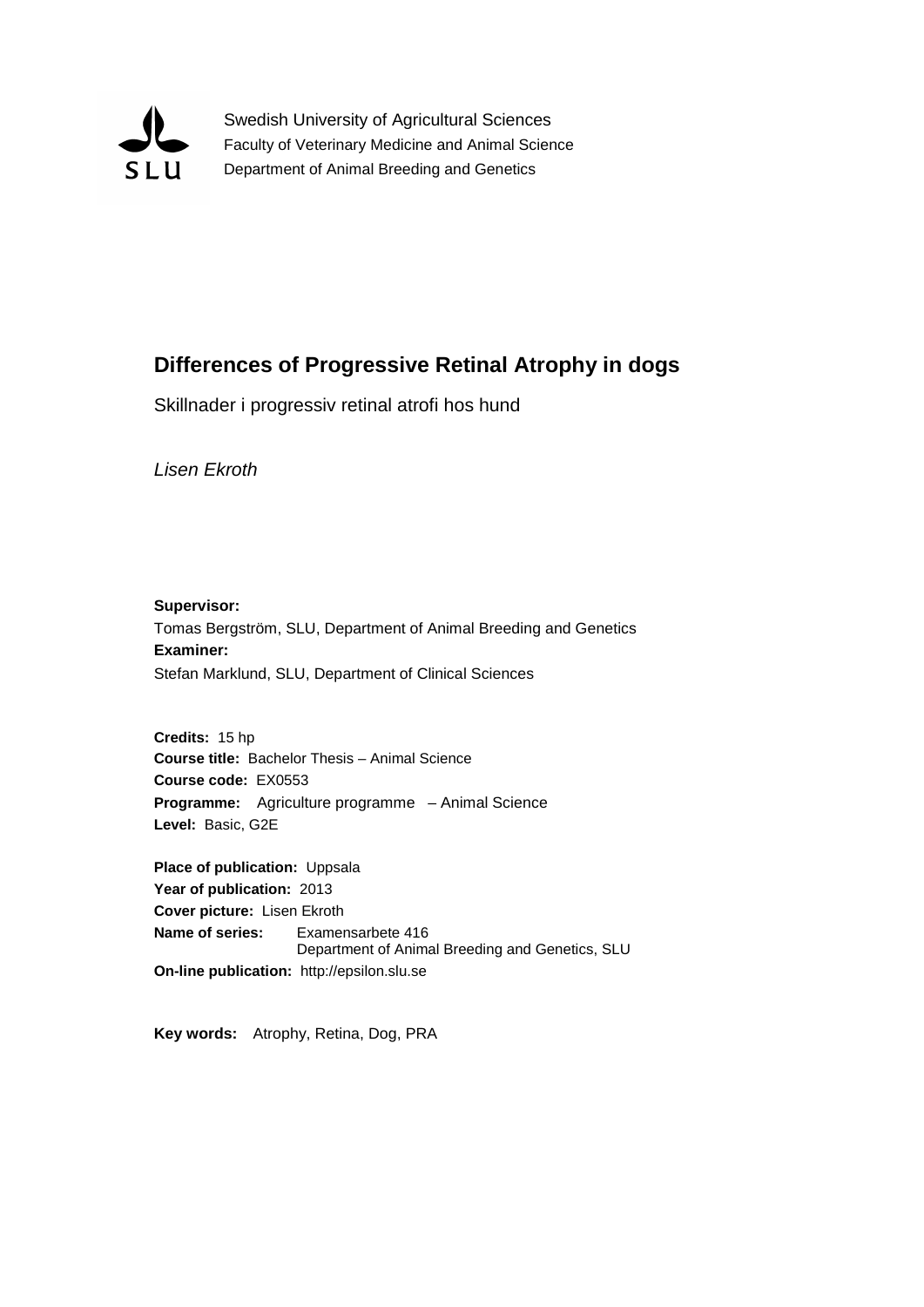### **Contents**

<span id="page-2-0"></span>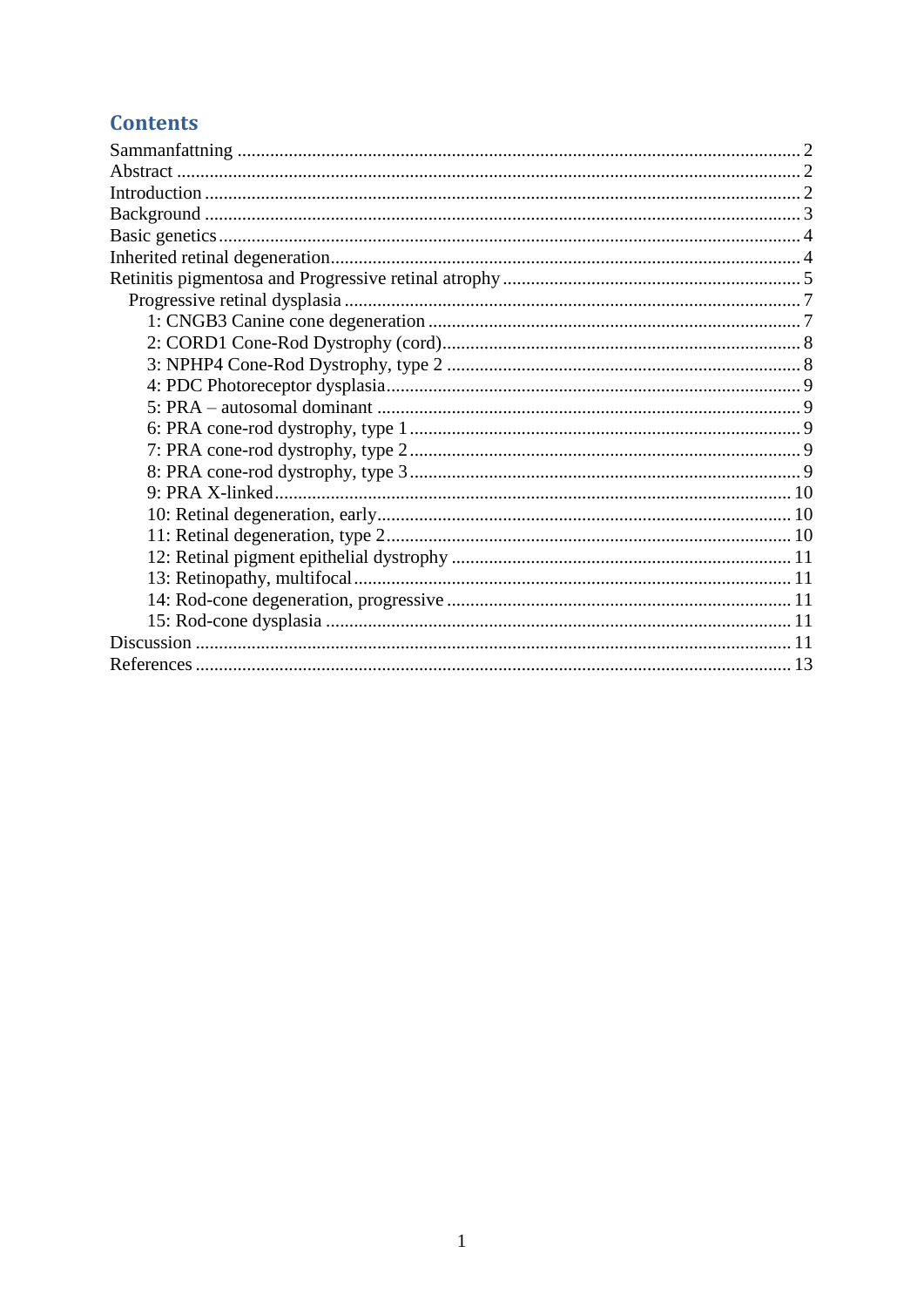# **Sammanfattning**

En grupp av sjukdomar som drabbar hundars syn är progressiv retina atrophy (PRA), en sjukdom som innebär att fotoreceptorerna i ögats retina antingen inte utvecklas normalt eller genomgår en degeneration och därigenom orsakar synreduktion och blindhet. Sjukdomen drabbar många olika raser och är ärftlig. Det har visat sig att det är helt olika gener som drabbats av mutationer i de olika raserna så trots att sjukdomen har relativt likvärdiga kliniska symptom så kan den bakomliggande orsaken vara olika. Hos människor finns det en stor grupp sjukdomar som går under namnet Retinitis pigmentosa (RP) och är den homologa motsvarigheten till hundens PRA. Detta är en studie av sjukdomens förlopp hos både hund och människa samt en sammanställning av de mutationer som ligger till grund för sjukdomarna hos hund.

# <span id="page-3-0"></span>**Abstract**

A group of diseases that affect the dog's sight is progressive retinal atrophy (PRA) a disease that means that the photoreceptors in the retina of the eye either not develop normally or undergo degeneration and thereby causes vision loss and blindness. The disease affects many different breeds and is inherited. What have been shown is that it is different genes that had become mutated in the different breeds, this conclude that despite similar clinical symptoms, the underlying reason could be different. Also the genes that are mutated in dogs and give rise to diseases also exists in humans. In humans there is a big group of diseases that goes under the name Retinitis pigmentosa (RP) and it is equivalent to PRA. This is a review of the progression of the disease in both humans and dogs and also a comparison of the mutations that causes the diseases in dogs.

# <span id="page-3-1"></span>**Introduction**

Dogs are a part of many people's life. We make bounds to them and care for them deeply, they help society in many ways, all the way from police dogs to company to elderly. We control their reproduction and inherited traits passed down can cause them suffering. As our close companions their well being are an important thing, both because of our empathy and love for them and also for animal welfare aspects. At OMIA (Online Mendelian Inheritance in Animal) 503 known genes that causes disease in dogs are listed and described and in 233 of them there are potential models for human disease (OMIA, 2010). Dogs have therefore several features that make them both interesting in the search of animal models to many human diseases and also important from a social view.

Problems with sight cause lots of disadvantages and suffering to affected individuals. Many dog breeds suffer from an inherited group of retinal diseases that causes the retina to degenerate. The phenotypic symptom is a progressive visual impairment but onset, inheritance and clinical symptoms vary. It is shown that the mutation that cause these diseases vary between breeds, some breeds have one type and other, and interestingly do all the forms of known mutations also exist in humans. Therefore studies on dogs are valuable for human health, not only for the wellbeing of a companion.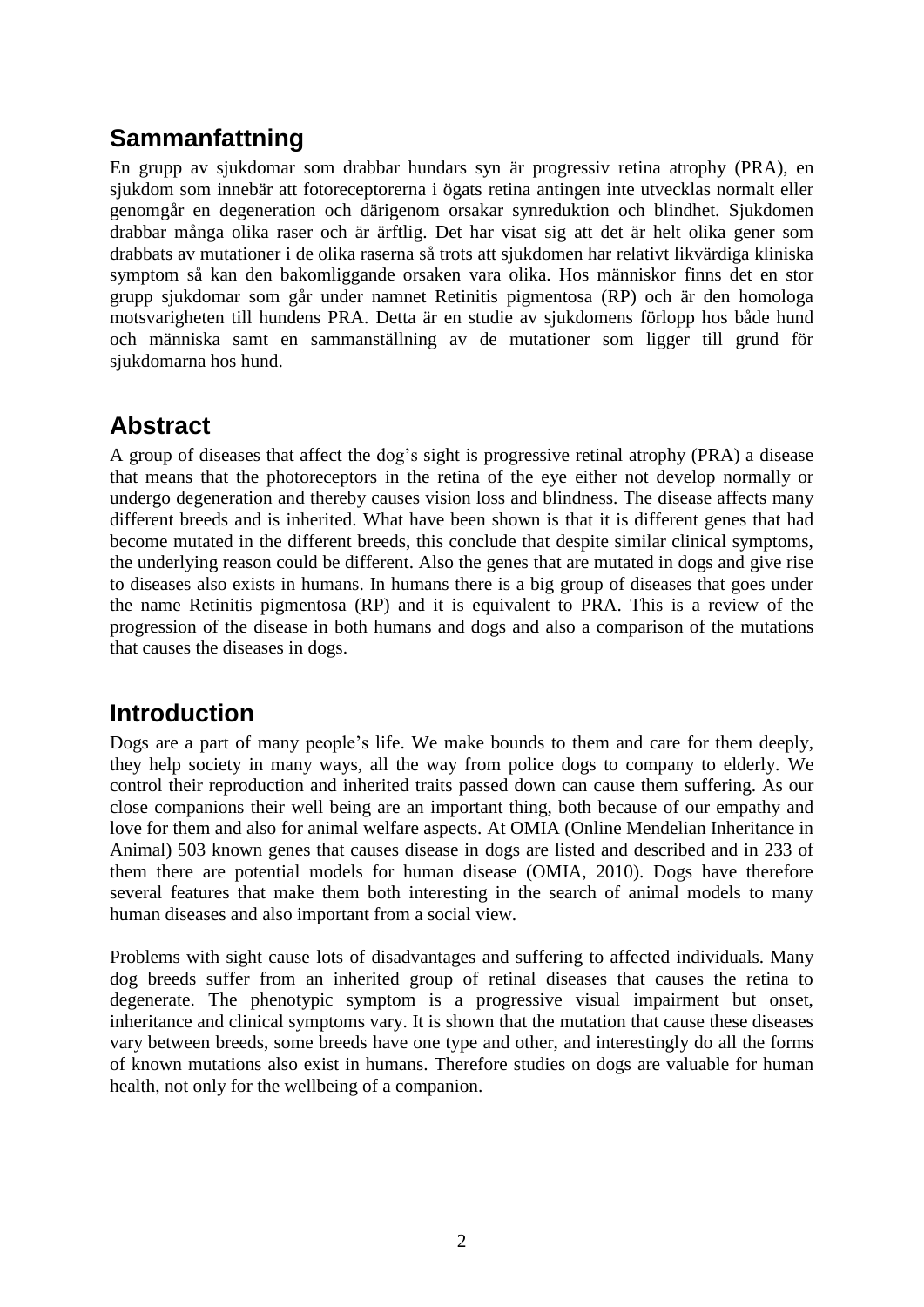# <span id="page-4-0"></span>**Background**

Since the dog, or actually the ancestral wolf, joined humans and became domesticated, an artificial selection of specific traits have been made (Wilcox & Walkowicz, 1993). First archaeological findings of dogs (wolves) together with humans are dated 300.000 years BP (before present) (Galibert et al., 2011). These signs of humans and wolves living together are not evidence live that wolves hd been domesticated, only that they started to live close together. The first findings that could proof wolves have become domesticated and started to become more of a dog instead of a wolf is form fossil dated 31.700 years BP, where the skull of a wolf buried together with a human is different shaped than a wild wolf skull (Germonpre´ et al. 2009). Theories about why the wolf become domesticated differ but the most scientists believe that wolves in search of food kept close to humans and in situations where one of these close-living wolf was killed there was a chance that it's pups were kept alive and tamed. Younger archaeological findings show that the dogs/wolves living among humans differ in size from wild wolves, giving a theory that the breeding started to be under some form of control. (Galibert, et al. 2011). Even though humans interfered in the mating between them, it is not until 6-7000 years BP there actually is a distinctive breed, the Saluki. In ancient Egypt, 3000 years BP the dog had been divided more and more into separate breeds or groups' which had different roles; guarding, hunting and just company. The big amount of various breeds that we have today began to form as late as the last centuries. To date there are about 400 specific breeds acknowledged by the big breeding societies.

By the construction of the many breeds we have today, often just a few dogs have been used as founders and it has caused a bottleneck effect and decreased the allelic variation within the breed and concentrate homozygous alleles. When looking at the dog genome the linkage disequilibrium within breeds it last several megabasepairs but on other hand between breeds it only extend of at a length of kilobasepairs (Lindblad-Toh, 2005). This are signs for bottlenecks in the history of dogs, also a high frequency of inbreeding during the building of new breeds has made random mutations spread throughout the population (Sutter et al., 2004). This has affected the genome in the way that inherited diseases appear more frequent.

To date there are 160 identified genes for inherited retinal diseases in humans and homologues in other species could be used as valuable animal models (Retnet, 2010). Retinopathies are a group of inherited diseases among several species in which the retina in the eye becomes more and more degenerative. Retinal diseases are common also among humans and approximately one in 2000 individuals are affected of some type of retinopathy. (Sohocki et al., 2000). The inherited forms of retinopathies could be caused by several different mutations and depending on which gene that is affected and on which chromosome the gene is on, both the phenotype and the inheritance vary. To date there are 160 identified genes for inherited retinal diseases in humans and homologues in other species could be used as valuable animal models (Retnet, 2010).

The eye is exposed to a diverse group of inherited diseases causing retinal degeneration, giving progressive vision impairment and eventually blindness (Phelan & Bok, 2000: Mellersh et al., 2006). The cluster name for bilateral, progressively degeneration of the retina, leading to blindness or sever vision losses is Progressive Retinal Atrophy (PRA) (Ofri & Narfström, 2006). The human homologue for these retinal dysfunction diseases is Retinitis Pigmentosa (RP) (Phelan & Bok, 2000). Associated diseases are Leber congenital amaurosis, Stargardt disease, fundus flavimaculatus, macular degeneration, cone dystrophy and refsum disease, which all include degenerating of retinal cells. Of these mentioned diseases the majority also exist in dogs. Retinopathies are a broad group of diseases were the cause and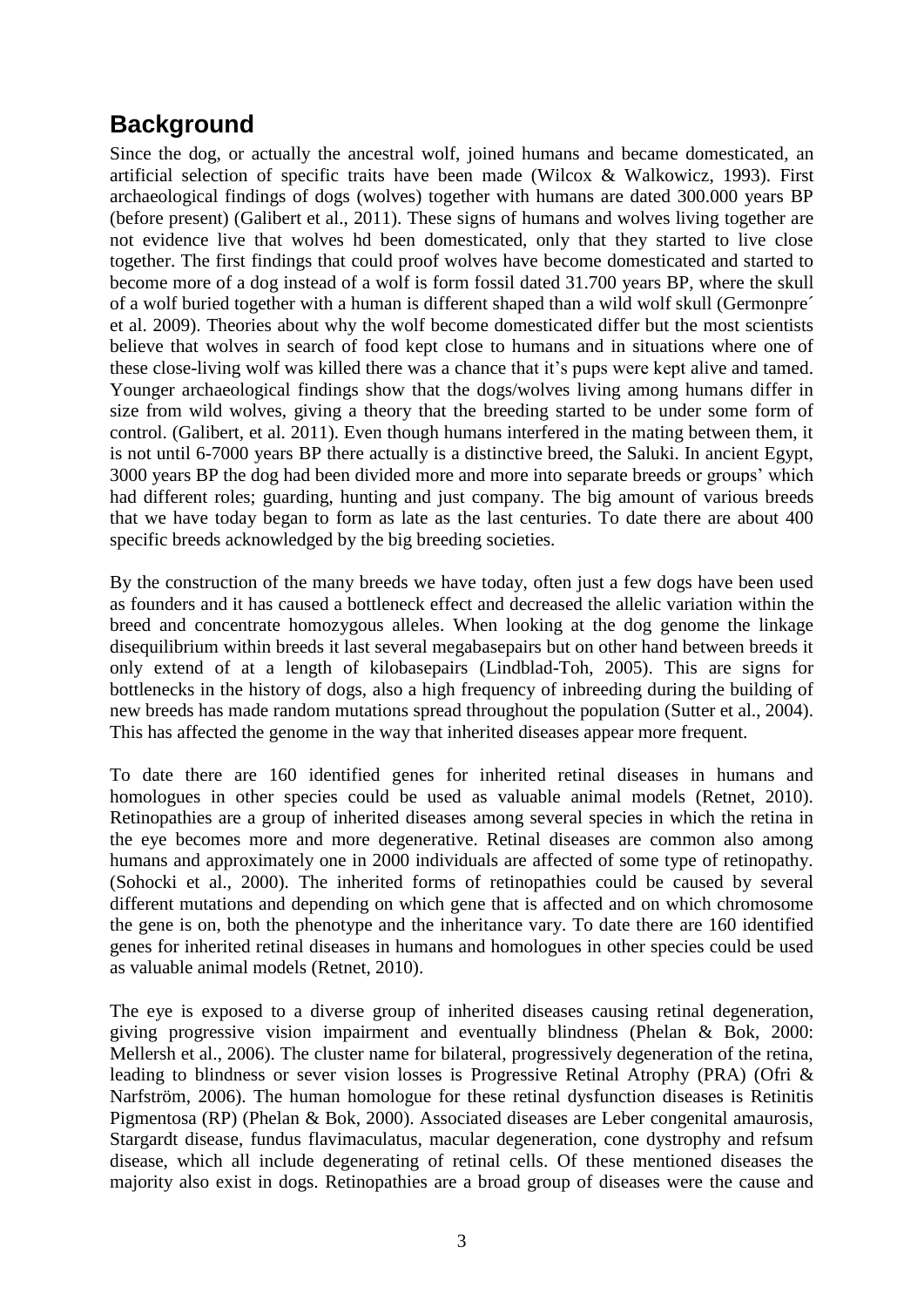progression vary. Several different diseases, which all include degeneration of cones and rods in the retina are grouped into the disease RP. But even though they all go under the name RP, the diseases are caused by different mutations, the inheritance is different and also their progression vary and can give rise to substantially different problems with the retina and vision. (Sohocki et al., 2000)

# <span id="page-5-0"></span>**Basic genetics**

The canine genome has 39 chromosome pairs including X and Y, it has 2.4 gigabasepairs and about 19,000 genes (Yang et el., 1999) This can be seen in relation to the human genome that has 46 chromosomes, 3.0 gigabases and 21,000 genes. The sequencing of the canine genome in 2005 has opened up big opportunities for identification genes for diseases (Ofri & Narfström, 2007). When the mutations responsible for human retinopathies are known, orthologs in dogs can be identified as candidate genes.

Dogs have a unique population structure with many separate breeds constructed during a relatively short time. To date there are about 400 specific breeds, almost all of them originate from the last two centuries and now with closed herd books that stops gene exchange between breeds (Kirkness et al., 2003). There is evidence that dogs has lived together with humans for at least 15.000 years, but probably they have been in the surroundings of humans for much longer time, perhaps over 100.000 years (Vila et al., 1997). Selection in various traits, such as herding, hunting and guarding, have been made for a long time. Most of the breeds today have been "constructed" by a few founders who carried the specific physical and/or behavioural characteristics for the new breed. This together has made a big phenotypic variation between the breeds but a quite significant homogenization within the breeds. Genetic studies have given evidence of two major bottlenecks in dogs since they separated from the ancestral wolf (Lindblad-Toh et al., 2005). The domestication of the wolf as one and the cretion of the modern breeds as the other but other bottlenecks like the world wars could also have had influence.

The over 500 inherited diseases that are known in dogs could be used to research human disorders (OMIA, 2010). A majority of these diseases are also seen in humans and inheritance and clinical symptoms show high resemblance (Lindblad-Toh et al., 2005). As the frequency of specific diseases vary between different dog breeds this can suggest that a limited number of loci underlie each disease. The advantage of using animal models, and in this case dos is that it is easier to track genetic traits in a population with higher homogeneity than in an outbreed population, such as human families. Dogs share several of human diseases and the frequency varies among different breeds. (Mellersh et al., 2006) Animal models, for which the genetic basis have been studied and have the similar phenotypes with human diseases is valuable for therapeutic development.

# <span id="page-5-1"></span>**Inherited retinal degeneration**

Several species suffer from mutations that affect the development and function of the retina and were the retina becomes more and more degenerative (OMIA, 2010). For example the mutation in gene PRPH2, here described as Retinal degeneration type 2, is found in fish (danio), chicken, cattle, mouse, rat and a couple of other species (NCBI, 2013). In retinopathies the photoreceptors (cones and/or rods) in the retina gradually degenerate by apoptosis and lead to loss of vision (Pagon & Daiger, 2000; Phelan & Bok, 2000).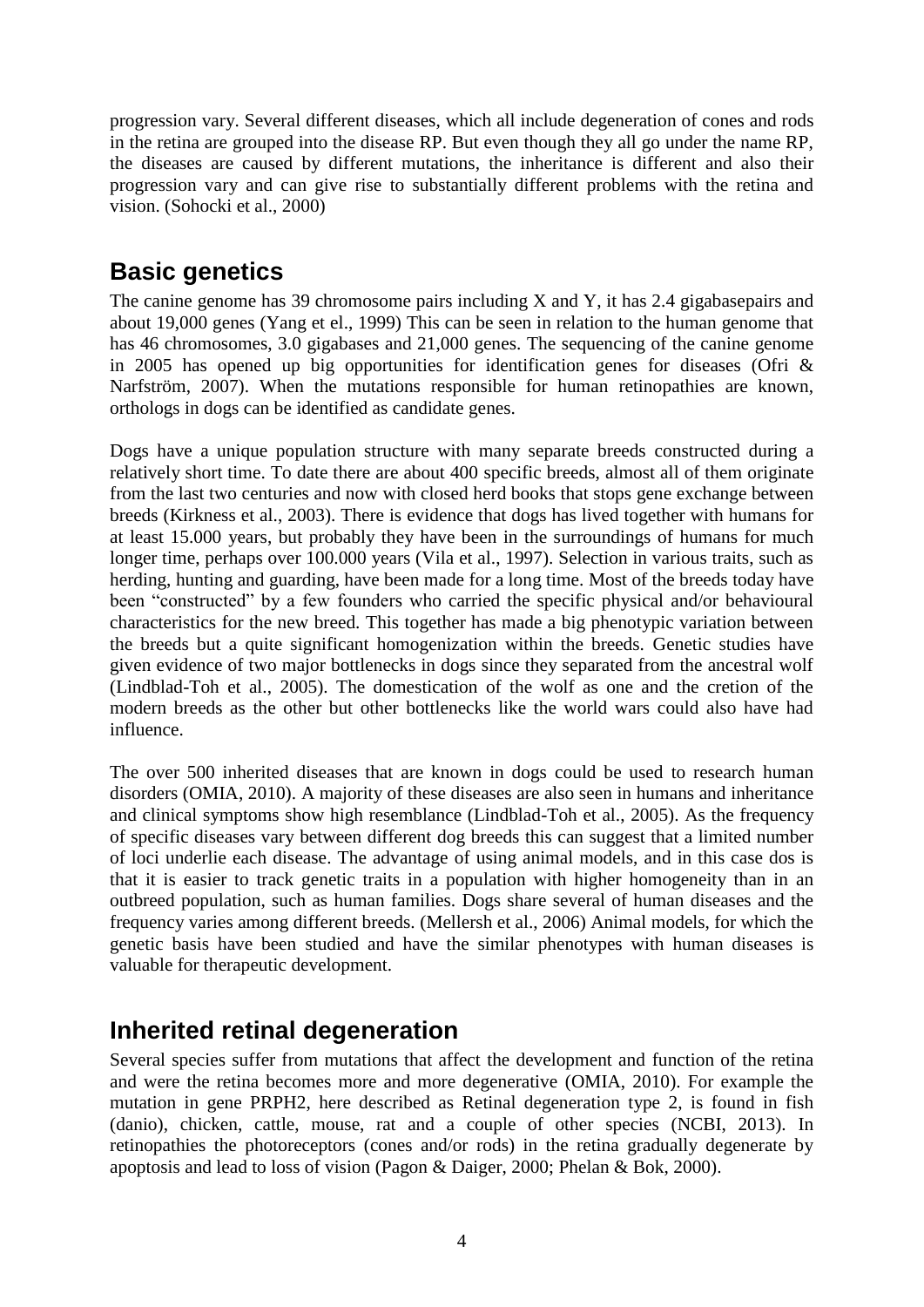The first described case of PRA in dogs were in the early twentieth century (Parry, 1954) and today more than 100 breeds have had cases of retinal degeneration (Ofri & Narfström, 2006). Before the more advanced equipment and research methods that are available today almost all diseases that affected the retina and gave progressive vision losses and blindness was called PRA. This mainly because of the simplicity of grouping diseases with similar symptoms together and also because that before gene tests there were not much that could separate the diseases from each other. So even if the different genetic causes to the degeneration of the retina vary, the phenotypic symptoms could be very similar. Today there are much more precise diagnostic methods and genetic studies have made it clear that there are different underlying mutations that causes different diseases but give rise to similar phenotypes. Even the same disease, caused by the same mutation could have difference in clinical symptoms, such as onset and progression. It is found that 34 dog breeds have problem with this and it has occurred in over 100 breeds. In a review from 2009 it has shown that PRA and underlying related diseases is caused by 15 different mutations in 11 genes (Miyadera et al., 2009). Lots of research is going on in PRA due to the fact that dogs can be used as animal model for the human disease RP. RP are affecting 1 in 3,000 to 5,000 people and in dogs the frequency varies between the breeds (Haim, 2002).

In RP and PRA the photoreceptic rods degenerate first but there are also diseases when the cones degenerate first. In cone-rod dystrophies the visual impairment starts with day blindness (Mellersh et al., 2006).

## <span id="page-6-0"></span>**Retinitis pigmentosa and Progressive retinal atrophy**

The diseases RP and PRA are described as "rod-cone dystrophy" because the dysfunction of the retinal photoreceptors start with the rods in a later stage the cones (Pagon & Daiger, 2000). Some forms of RP onset in early childhood and others first in the midlife (Phelan & Bok 2000). The progression of RP varies and generally it can be seen that forms of RP that debut early also progress faster (Tuntivanich, 2009).

In the first stage when the rods start to degenerate it give rise to a slower adaptability to differences in dark and light and also loss of night vision. First in a later stage the cones start to degenerate and lose their function, it is first at this stage that visual impairment also occurs in daylight and the peripheral vision become affected and gives a tunnel vision. Sometimes even dark spots can arise in the central vision area.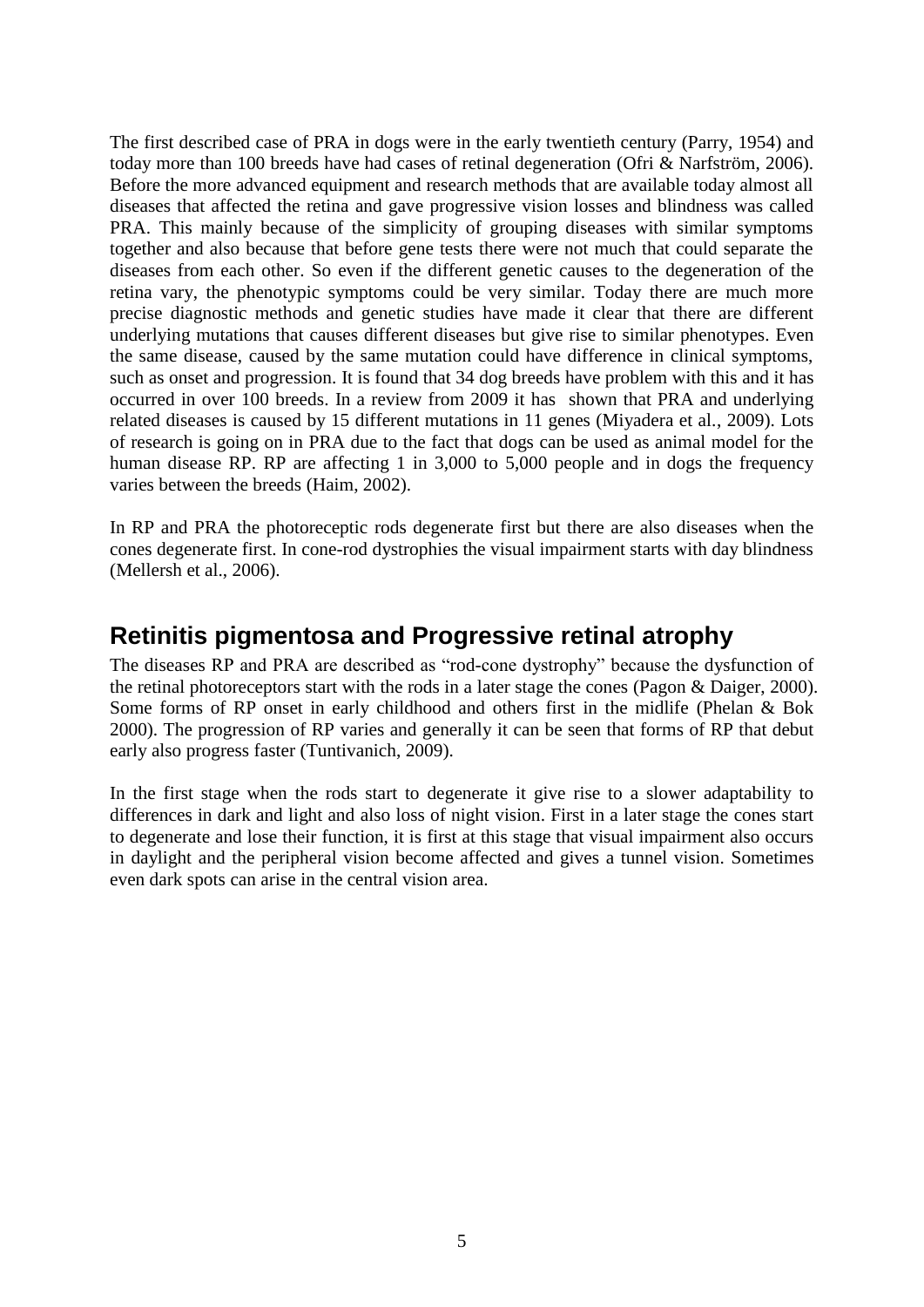

The first stage is often not noticed. Individuals often just are thought about as a bit clumsy in dusk and at nights but not more than that, perhaps they avoid driving when it is dark but show no more significant symptoms (Hamel, 2006; Pagon & Daiger, 2000; Phelan & Bok, 2000). In dog breeds that are known to have PRA dogs are regularly examined with ophthalmoscope to find pathological changes in the retina. (SKK/hälsa, 2013)

The cause of RP is due to different mutations in several different genes (OMIM, 2010). The mutations are on different chromosomes and as the loci vary the inheritance vary.

Types are:

- Autosomal dominant
- Autosomal recessive
- X-linked recessive
- X-linked dominant
- Other unusual forms: Y-linked inheritance, Digenic (double heterozygosity) and Syndromic mitochondrial form

In 2007 there were 30 different gene tests to diseases the retina of dogs (Ofri & Narfström, 2007)

In humans several other syndromes also associate with pigmentary retinopathies, such as Uscher syndrome (special type of deafness), metabolic diseases, renal abnormalities and neurological diseases (Hamel, 2006). A reason for this could be that the cause for RP often is a mutation that affect a protein coding sequence and that the protein is important to other functions in other cells.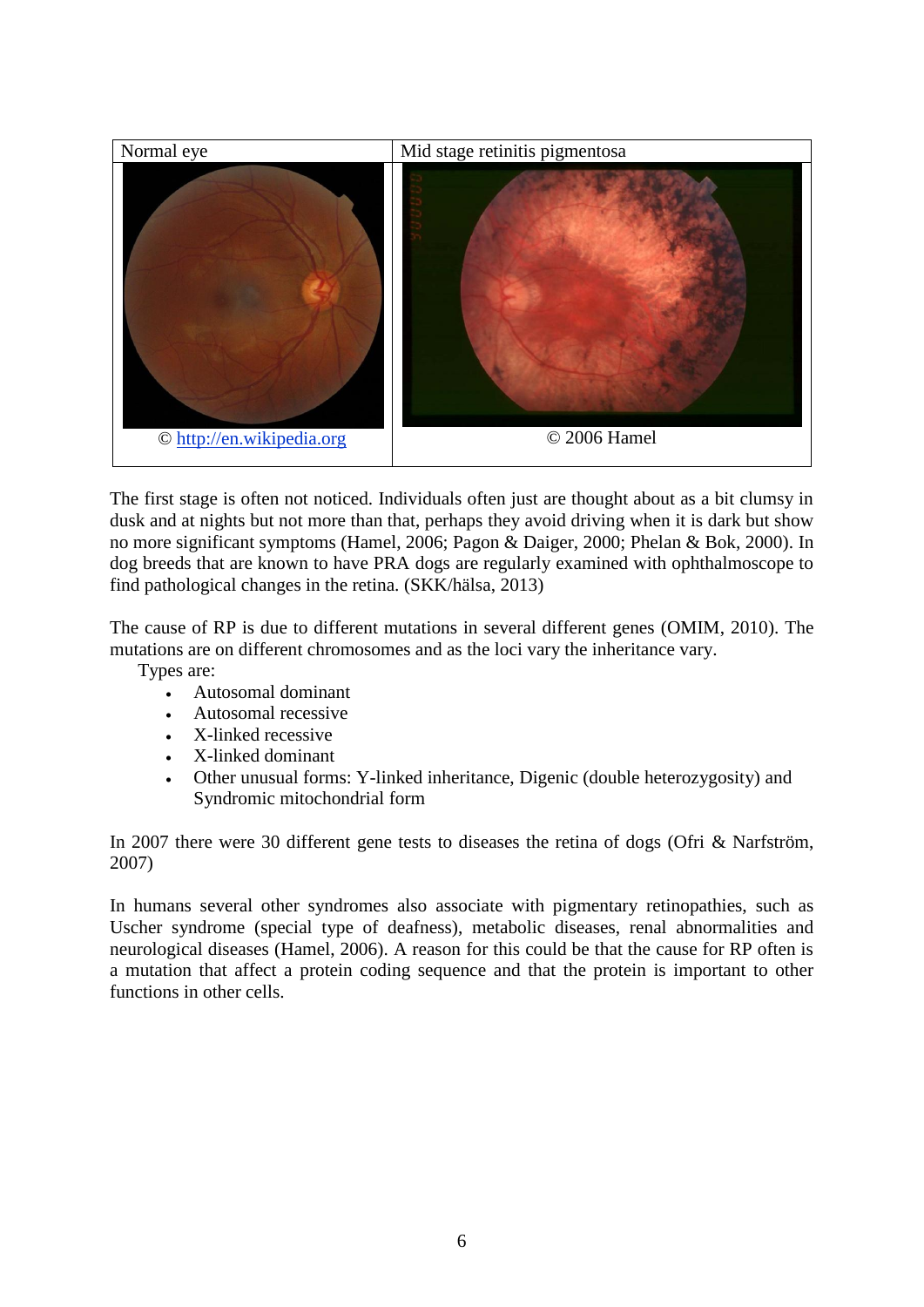# <span id="page-8-0"></span>*Progressive retinal dysplasia*

List of diseases that are included in this literature review.

| <b>Tabell 1</b> |                                             |                  |                                   |      |                                              |  |  |
|-----------------|---------------------------------------------|------------------|-----------------------------------|------|----------------------------------------------|--|--|
| Nr              | <b>Disease</b>                              | Inher-<br>itance | <b>Associated</b><br><b>Genes</b> | Chr  | <b>Human homologue</b>                       |  |  |
| 1               | Achromatopsia, type 3, cone<br>degeneration | ar               | CNGB <sub>3</sub>                 | 29   | Achromatopsia 3                              |  |  |
| 2               | Cone-rod dystrophy, type 1                  | ar               | CORD1                             | 15   | ΙRΡ                                          |  |  |
| 3               | Cone-rod dystrophy, type 2                  | ar               | NPHP4                             | 36   | Nephrocystin 4, RP<br>combined renal disease |  |  |
| 4               | Photoreceptor dysplasia                     | ar               | <b>PDC</b>                        | 7    | ΙRΡ                                          |  |  |
| 5               | <b>PRA autosomal dominant</b>               | ad               | <b>RHO</b>                        | 20   | dominant RP                                  |  |  |
| 6               | PRA rod-cone dystrophy,<br>type 1           | ar               | PDE6B                             | 3    | lRP                                          |  |  |
| 7               | PRA rod-cone dystrophy,<br>type $2$         | ar               | RD <sub>3</sub>                   | 1    | ΙRΡ                                          |  |  |
| 8               | PRA rod-cone dystrophy,<br>type $3$         | ar               | PDE6A PDE6B                       | 3, 4 | ΙRΡ                                          |  |  |
| 9               | <b>PRA X-linked</b>                         | X-linked         | RPGR                              | X    | X-linked RP                                  |  |  |
|                 | 10 Retinal degeneration, early              | ar               | SHARP1                            | 27   | ΙRΡ                                          |  |  |
|                 | 11 Retinal degeneration, type 2             | ar               | PRPH <sub>2</sub>                 | 12   | ΙRΡ                                          |  |  |
|                 | 12 Retinal pigment epithelial<br>dystrophy  | ar               | RPE65                             | 6    | ΙRΡ                                          |  |  |
|                 | 13 Retinopathy, multifocal                  | ar               | BEST1                             | 18   | Macular dystrophy                            |  |  |
|                 | 14 Rod-cone degeneration,<br>progressive    | ar               | CA4                               | g    | RΡ                                           |  |  |
|                 | 15 Rod-cone dysplasia                       | ar               | GNGT <sub>2</sub>                 | l9   | dominant RP                                  |  |  |

### <span id="page-8-1"></span>**1: CNGB3 Canine cone degeneration**

*CNGB3 cyclic nucleotide gated channel beta 3 [* Canis lupus familiaris *]*  The gene is 782 amino acids long, protein coding gene located on chromosome 29 (uniprot 2011). It form a G-protein that activates by cGMP which open the cation channel and gives a depolarization of rod photoreceptors essential for generation of light-evoked electrical responses in the green-, red- and blue sensitive cones.

Canine cone degeneration (cd) is a congenital, autosomal recessively inherited disorder (Sidjanin et al., 2002). The responsible gene has shown to be CNGB3, a. Phenotype in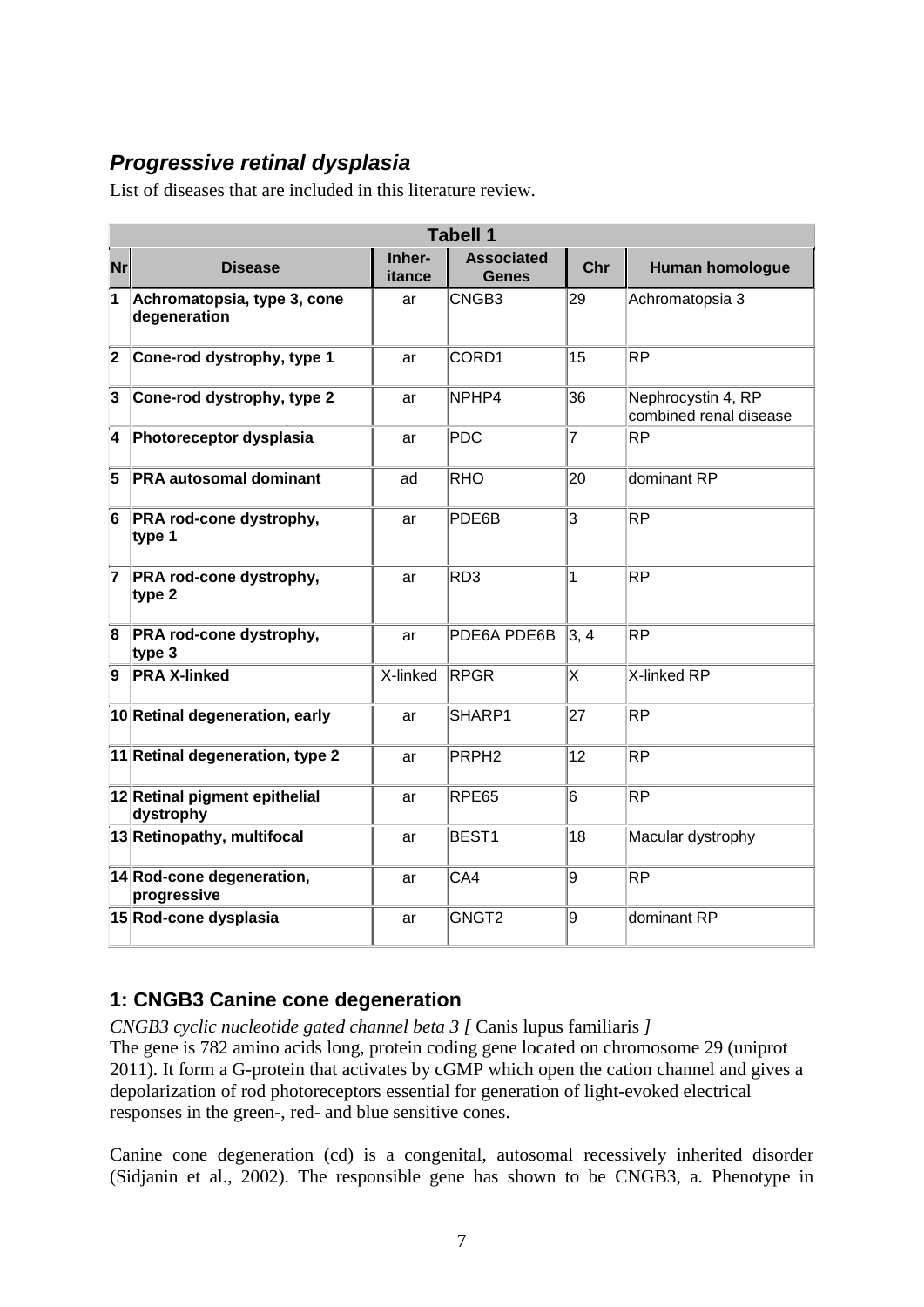humans is a disease called achromatopsia-3 and the orthologous gene in humans is on chromosome 8 (Kohl et al., 2000). Both in dogs and humans the disease is congenital or onset early. Clinical signs in puppies are normally seen from 8 to 10 weeks of age (Seddon et al., 2006).

Canine cone degeneration has been found in the breeds Alaskan Malamute and German Shorthaired Pointer. (Sidjanin et al., 2002) The mutation makes the retinal sensory neurons unable to generate an electrical impulse to light and give rise to day-blindness. The breeds have different mutation in the region that leads to the disease. Alaskan Malamute disease is due to a deletion, size still not known but the study of Sidjanin et al. (2002) predicts it to be over 140 kb and in German Shorthaired Pointer it is due to a substitution in exon 6 of CNGB3. The homology between CNGB3 and ACHIM3 makes it a validated animal model.

### <span id="page-9-0"></span>**2: CORD1 Cone-Rod Dystrophy (cord)**

Cone-Rod dystrophy is not grouped together with RP and PRA as it is the cones to degenerate first. (Mellersh et al., 2006). The affected gene is homologue to the human gene RPGRP1 ("Retinitis pigmentosa GTPase regulator-interacting protein 1 gene) (Ensemble, 2011). It is mapped to a region on the 15:th chromosome in the dog genome in a area synthetic of a region on the 14:th chromosome in humans. The function of the normal gene is a key component in the photoreceptor protein and regulates the development of cones and rods. The mutation on the gene is an insertion that causes a frameshift and a premature stop codon. Causes a are detectable in puppies by ophthalmoscope examination at approximately 6 month of age

In humans this mutation causes an early and severe form of retinal dystrophy. Blindness or severe visual impairment often occurs already in childhood.

Cord is recessive inherited and mainly miniature longhaired dachshund is affected but the mutation has also been found in other breeds, such as English Springer Spaniel, Lhasa Apso, Miniature Schnauser, Newfoundland and Beagel (Miyadera et al. 2009). The mutation in miniature longhaired dachshund is stated to be a homologue to a human variant of RP and could be used as an animal model (Mellersh et al., 2006).

#### <span id="page-9-1"></span>**3: NPHP4 Cone-Rod Dystrophy, type 2**

The gene Nephroretinin-4 (NPHP4) is located on the 5:th canine chromosome and the mutation is a 180-bp-deletion (Wiik et al., 2008). It codes for a protein involved in renal tubular development and function. This protein interacts with nephrocystin and is important for the normal development of the nephrones in the kidneys it also effect the actin- and microtubule-based structures and it is also found in the retina and if the protein is not function normally the photoreceptors are not function either (Roepman et al., 2005). Humans with a mutation in NPHP4 the symptoms are often both renal dysfunction and RP. Eventhough mutations in NPHP4 affect the nephrones and humans often have problems with the kidney as the main symptom and blindness as a "side effect", dogs doesn't seem to have the problem with the kidneys at all. Known affected breeds are standard wire-haired dachshund, miniature long-haired dachshund and pit bull terrier (Kijas et al., 2004; Mellersh et al., 2006). In the affected dachshund have the connection between kidney failure and vision loss not been seen (Wiik et al., 2008)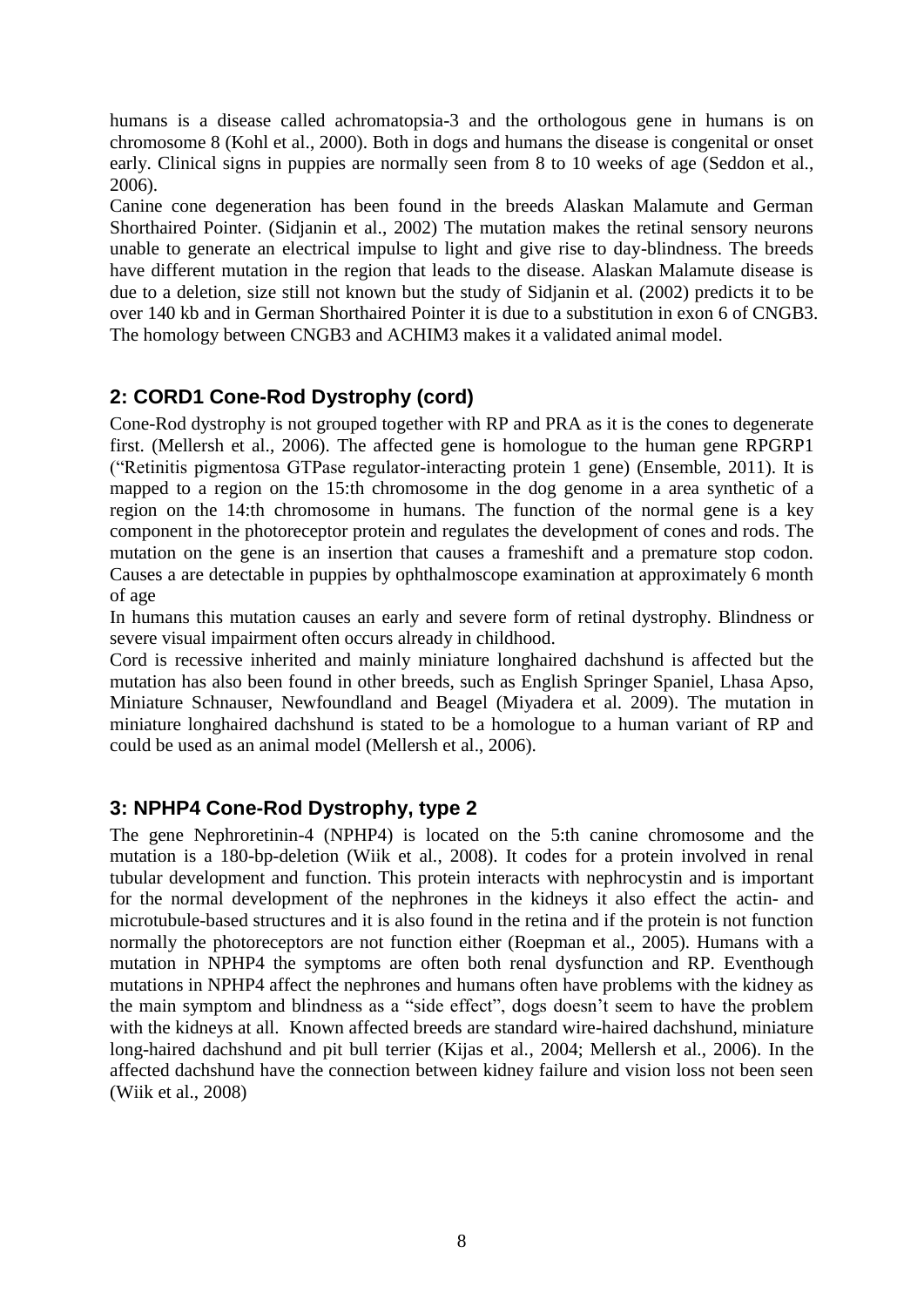#### <span id="page-10-0"></span>**4: PDC Photoreceptor dysplasia**

The gene PDC (phosductin) is on the 7:th canine chromosome and said to cause progressive photoreceptor dysplasia. (Zhang et al., 1999; OMIA, 2010) The gene is involved in the metabolism of the photoreceptors segment it is involved in changes in the phosphorylation of the protein due to light changes. (Uniprot, 2012) The dog breed mainly affected is miniature schnauzer. It is inherited autosomal recessive and is due to a C-to-G transversion within the PDC-gene. (Zhang et al., 1999) The disease onset early and affect both rod and cone photoreceptors. In a study from 2008 (Jeong et al.) a population of miniature schnauzer in Korea was examined and there were no evidence that a mutation in PDC causes photoreceptor dysplasia. It was shown that the disease was about the frequency in dogs with normal PDC and mutants and its role in the disease is questioned.

#### <span id="page-10-1"></span>**5: PRA – autosomal dominant**

This form of PRA is caused by a mutation in Rhodopsin gene (RHO) (Kijas et al., 2002). Rhodopsin works as an G-protein receptor to induce the pathway for lightsensitivity. (Uniprot, 2012) The visual phototransduction is a multi-chain reaction that starts with photons reaching the retina in the eye is transformed into visual pigment that could be processed in the brain. (Wikipedia, 2012) In this process the rhodopsin is present in the rod shaped photoreceptor cell and required for image-forming vision in dusk or very low light. (Uniprot, 2012) The form has been identified in the breed English Mastiff. The disease seems to progress slowly in dogs. Rhodopsin is the visual pigment in rod photoreceptors and in human population mutations in RHO gene causes several different types of RP and also congenital night blindness (Retnet, 2010). The mutation is a missense mutation, C-to-G, causing a change from a Tyrosine to an Arginine (Kijas et al., 2002). Mutations in RHO-gene accounts for 30-40 % of RP with autosomal dominant inheritance in humans (Retnet, 2010).

#### <span id="page-10-2"></span>**6: PRA cone-rod dystrophy, type 1**

Rod-cone dystrophy is caused by a nonsense mutation in PDE6B gene causing a premature stopcodon (Suber et al., 1993). The disease in mainly affecting Irish setter breeds. The gene in its functional form gives a protein that are involved in the procedure for amplification of the visual signal therefor it is necessary for the development of an efficient phosphodiesterase holoenzyme. (Uniprot, 2012)

### <span id="page-10-3"></span>**7: PRA cone-rod dystrophy, type 2**

Rod-cone dystrophy has yet only been found in collie breeds and is inherited autosomal recessive. (Kukekova et al., 2009). As in other rod-cone diseases the rod degenerate first and give rise to a slow adaptability to dull light and night blindness but clinical signs can be seen by ophthalmoscope examination when the puppies are about 3.5-4 month of age. Already at the age of 6-8 month the dogs can have become completely blind.

The RD3 gene is located at the 7:th chromosome in dogs and in 1:th in humans.

#### <span id="page-10-4"></span>**8: PRA cone-rod dystrophy, type 3**

In this disease it is a mutation in the PDE-gene that leads to vision losses. PDE stands for phosphodiesterase and plays a role in the activity in the enzyme cGMP-specific PDE (cyclic guanosine monophosphate specific phosphodiesterase) (Dekomien, 2000). Phosphodiesterases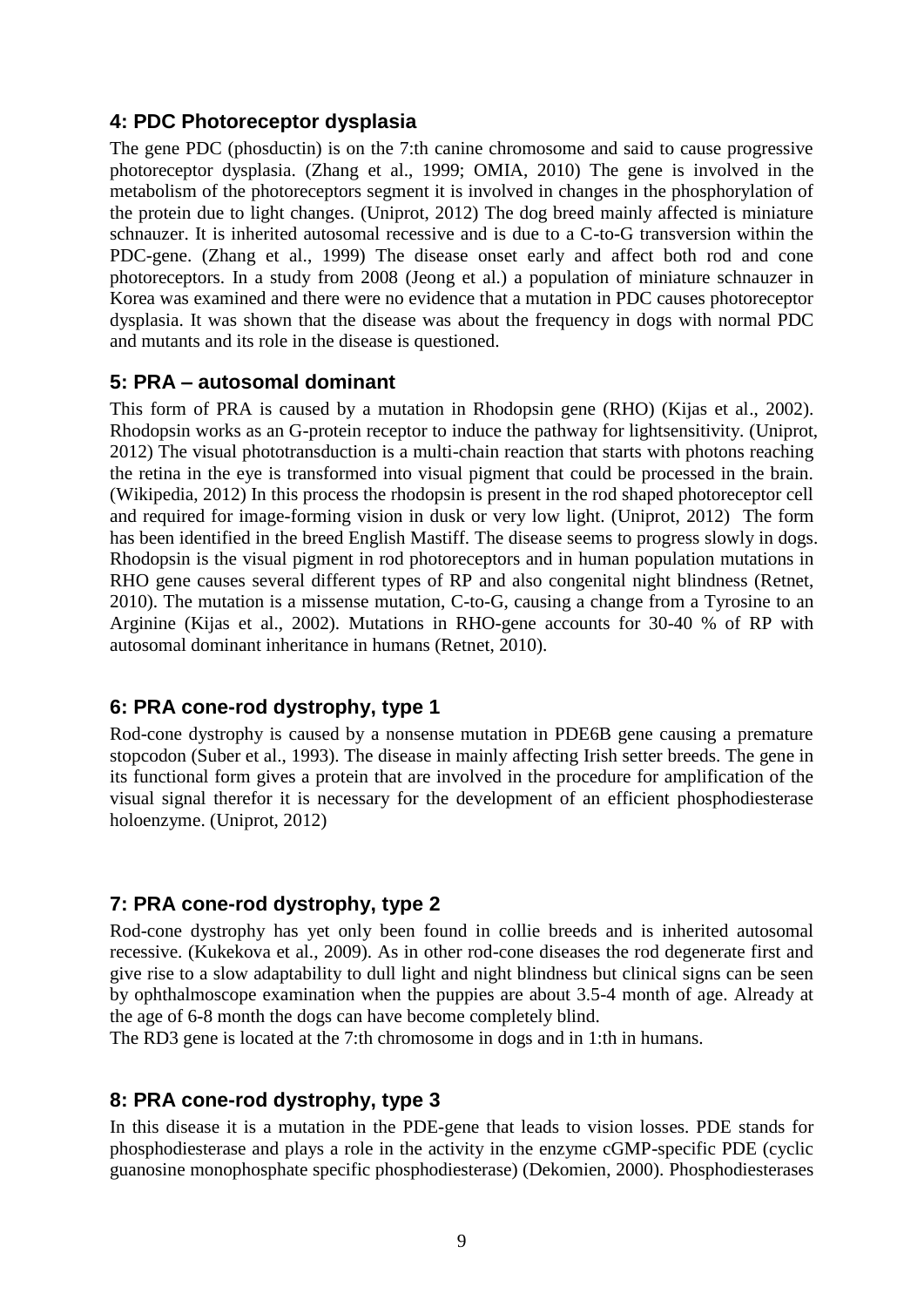catalyse the hydrolyse of phosphate bonds in cAMP and cGMP they are there for highly involved in the regulation of the levels of second messenger in the cells. (Tocris, 2012) There are 11 subtypes of PDE which are distributed in different tissues and have different target, some cAMP, some cGMP and some both. The mutations found in dogs are in both PDE6A and PDE6B are inherited autosomal recessive (Tuntivanich, 2009; Dekomien, 2000). The disease this mutation causes in generalised progressive retinal atrophy (gPRA) in dogs and to the homologous disease retinitis pigmentosa (RP) in humans.

In the breed Welsh Corgi Cardigan it has shown that the mutation is a 1 bp deletion in PDE6A that causes a frame shift which leads to a premature stop codon and the disease. Dogs have shown to fail to develop normal rod-responses (Tuntivanich, 2009). The rod cells in the retina degenerate due to apoptosis which makes the vision impair. In the study of Tuntivanich et al. (2009) puppies with the mutation in PDE6A showed already from 17 days of age an significant reduced response in an test of react ability in the retina in compare to puppies without mutation. The same study state that both rods and coned is affected but it is the rods that first degenerate and then followed by the cones.

For PDE6B it has been shown that the mutation in the beta unit is caused by a transition providing a premature stop codon. (Suber et al., 1993) The mutation affects the cGMPspecific PDE in such way that rod PDE is totally absent. One other study by Dekomien et al. (2000) show that the mutation the dog breed Sloughi has in PDE6B, is due to an 8-bp insertion

### <span id="page-11-0"></span>**9: PRA X-linked**

X-linked RP is one of the most severe forms of RP (Guyon et al., 2007). The form of RP onset early and the vision losses progress fast. Studies have shown two different mutations in the RPGR-gene on the X-chromosome that leads to the degeneration of rods and cones. In Siberian husky and Samoyed dogs the mutation is due to micro deletion causing a premature stop codon causing XLPRA1 and in mixed breeds it is a frame-shift mutation causing XLPRA2. In humans mutations in the PRGR-gene account for 8-20% of RP cases in Europe and North America.

The gene is involved in the cilia and the formation of these. (Uniprot, 2012) Normal function in RPGR is not needed for development of the retina but is needed for maintenance and viability of the photoreceptors.

#### <span id="page-11-1"></span>**10: Early retinal degeneration**

Early retinal degeneration onset as the name predict early and easily called the Erd-disease. The gene responsible, SHARP1, has been localized on the 27:th chromosome (Kukekova et al., 2003). The disease onset early and dogs become totally blind of a age between 12 to 18 month. Both rods and cones and their inner and other segments show abnormalities already during the postnatal retinal development and both cones and rods degenerate in about the same speed. The Erd-disease is found in the Norwegian elkhound breed.

### <span id="page-11-2"></span>**11: Retinal degeneration, type 2**

Retinal degeneration or generalised progressive retinal atrophy (gPRA) is a heterogen group. Different forms of hereditary have been distinguished and the cause is a combination of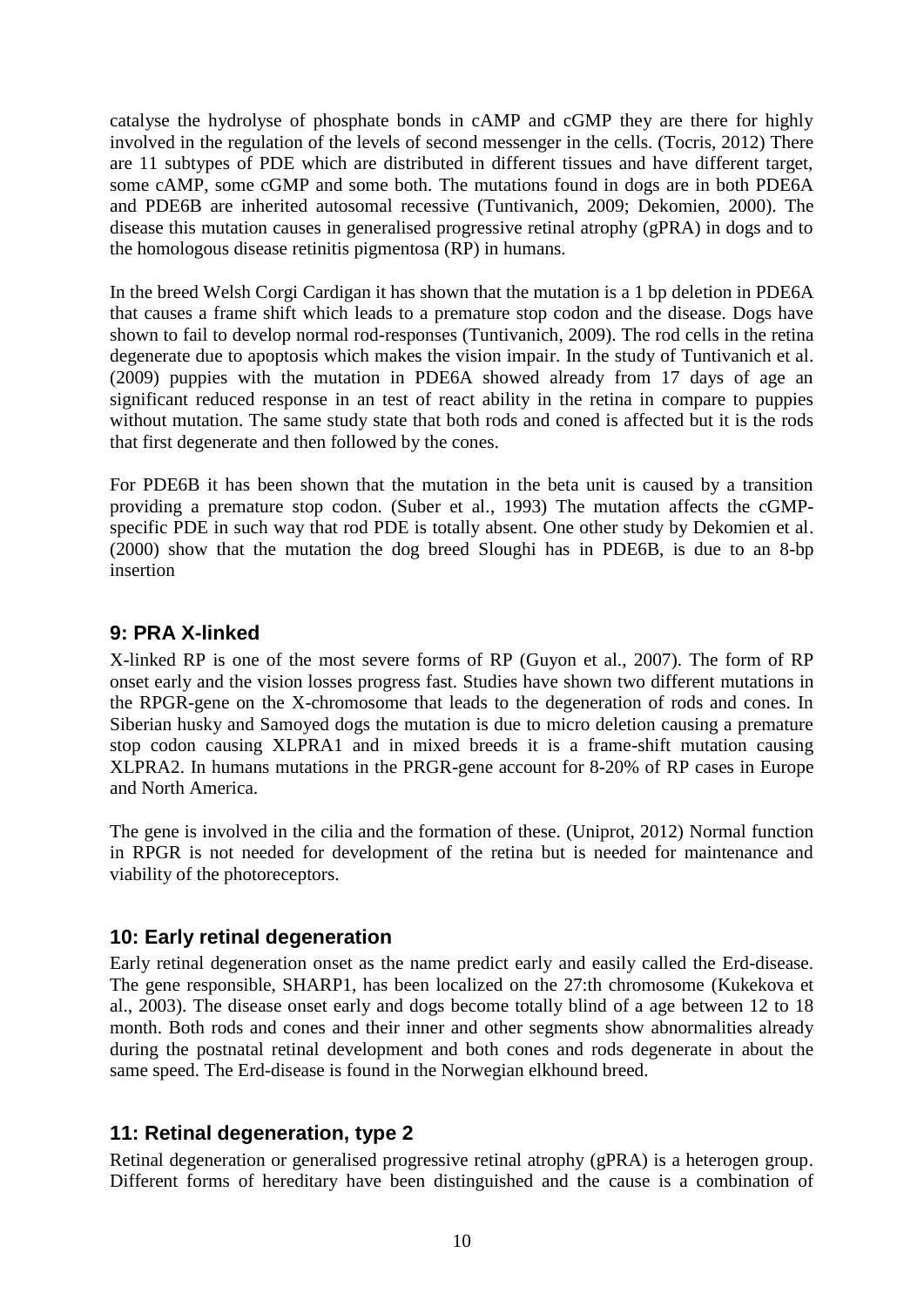mutations in peripherin 2 (Runte et al. 2000). Peripherin 2 is important for the normal development of the retina and in different breeds there are different mutations that cause disease. Peripherin is a glycoprotein in the membrane and serves as an adhesion protein that stabilises outer segment disks.

### <span id="page-12-0"></span>**12: Retinal pigment epithelial dystrophy**

This disease is congenital and gives up rise to night blindness (OMIA, 2010). The only know breed to be affected is Briard. RPE65 is a 65-kDa retinal pigment epithelium-specific protein. It is located on the 6: th chromosome and homologous diseases in human are RP and a congenital form of RP. The function of RPE65 is not fully known despite studies on RPE65 deficient knockout mice, but mutations in the gene leads to several retinal diseases, such as LCA, RP and retinal dystrophy (Dekomien, 2003).

### <span id="page-12-1"></span>**13: Retinopathy, multifocal**

The disease is due of a mutation in the gene Bestrophin and there is two mutations identified (Guziewicz et al., 2007). The gene is a 68-kDa plasma membrane protein expressed in retinal pigment epithelial cells Phenotypes in human are best macular dystrophy, which in humans are inherited dominant and in dog recessive. This retinopathy appears in multiple dog breeds. Characteristics for the disease is a late onset and a slow progress with degeneration of rods leading to severe damaged vision

### <span id="page-12-2"></span>**14: Rod-cone degeneration, progressive**

Progressive rod-cone degeneration (prcd) is due of a mutation in the gene carbonic anhydras IV (CA4), a protein coding gene on the 9:th chromosome (OMIA, 2010). The phenotype of the disease is typical for RP; with rods degenerate first and later on the cones (Zangerl et al., 2006). This disease onset late, with a broad span from 3 to 13 years of age. Normally are vision relative functional until age about 6 year. The mutation is spread in at least 20 breeds. There is a gene-test available that the Svedish Breeding Society (SKK) demands to be done before debute in breeding in some breeds; Pudel, Swedish Lapphund and some if the Spaniel and Retrever breeds (SKK/avel).

#### <span id="page-12-3"></span>**15: Rod-cone dysplasia**

A G-protein; guanine nucleotide binding protein (GNGT2) on the 9: th chromosome has been associated with this disease but in a study by Akhmedov et al. (1998) evidence for this could not be established. The equivalent disease in humans is a dominant inherited form of RP.

# <span id="page-12-4"></span>**Discussion**

The function of the vision is complex and depend on that several genes make their protein just as intended. Mutations that lead to small changes in protein function can give rise to impaired vision and complete blindness. Diseases in the retina are as shown to be very heterogenic, they could have a slow or fast progress and could also affect different type of vision, like only night vision or total blindness. As dogs population structure is build up, they are breeding only within breeds, have a history with bottlenecks, many breeds have few founders and during 20-th century often with a certain amount of inbreeding their gene structure makes them excellent for usage of research on diseases that also affects humans. Loosing vision, one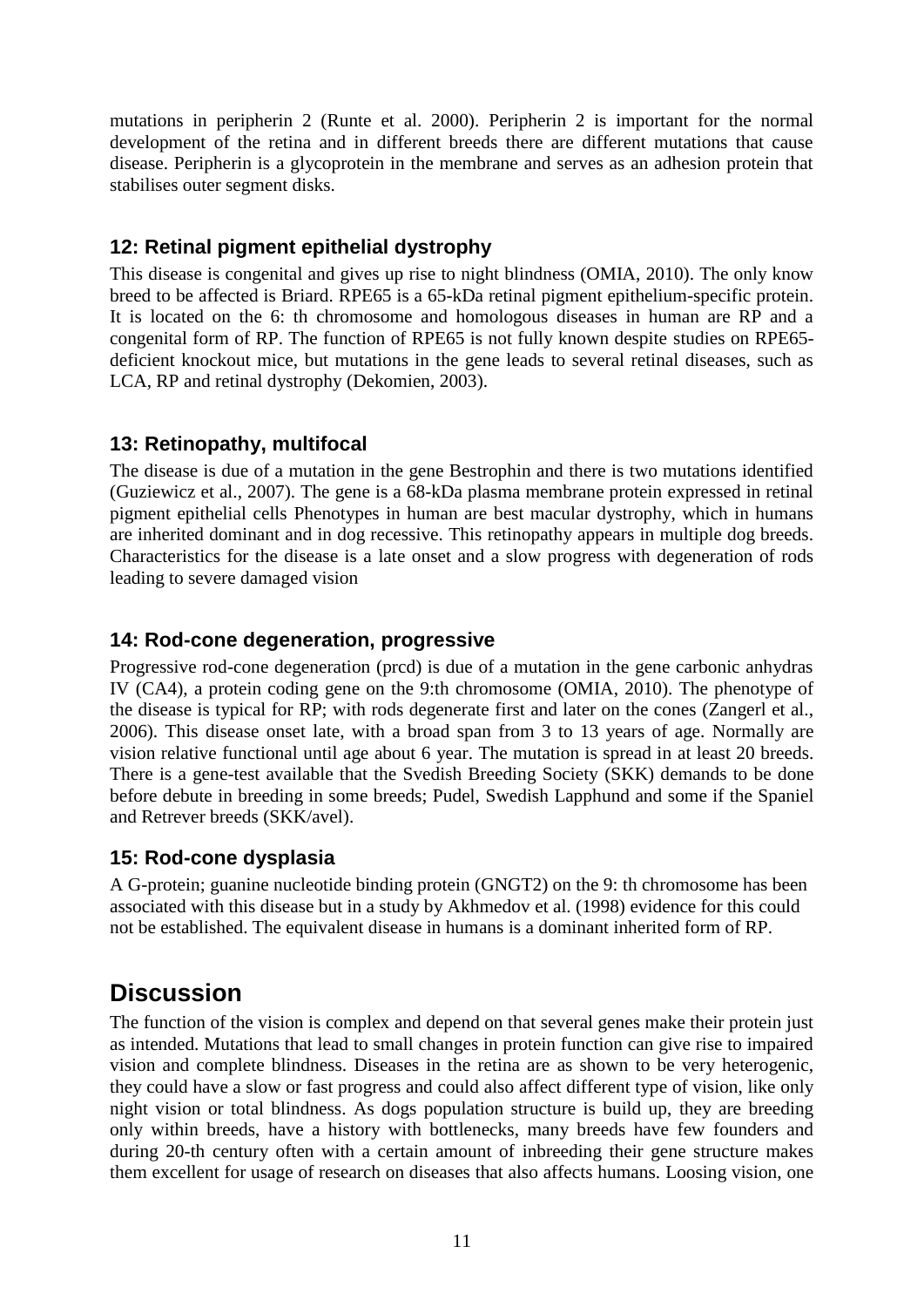of our senses is a severe handicap for the affected and the one around that individual. For the animal it can be result in euthanization in young years and for humans' lots of problems in the daily life. Could the genetic causes be determined and a gene therapy develop many lives would be richer.

Retinal atrophies in dogs are caused by mutations in, at least 12 genes, what are known today, and mutations in these genes are also known in humans. The genes that are mutated lack in function in some way that makes the retina to degenerate. Often is it a protein that is not develop as meant or not at all. Could the knowledge in dogs be uses in research of human diseases many people could be helped to a better life? For example when it is a gene for a protein regulating enzyme that is not functioning gene therapy could reinsert cells with normal function to stimulate the production. The cost of gene therapy would probably be to expensive for dogs but perhaps worth it for humans. In dogs could instead gene test lead to a change over generations, as individuals carrying a mutation for PRA would be excluded from breeding. This have been done successful for night blindness in Briard, were the disease was erased from the Swedish Briard-population in only a two of generations. When the gene-test was available the SKK decided that only individuals free from the mutation could be mated with heterozygote carriers for the disease and in the next generation all the heterozygote carriers also would be excluded from breeding. This way of erasing a disease is both fast and effective but there is always the question if the breed can afford loosing the genetic material from the excluded dogs. Is the population small and a bigger amount affected, then there are instead a risk of more inherited diseases to accumulate.

Even before gene tests are available for all different PRA-diseases much can be done in breeding to minimize the risk of spreading the disease to a bigger part of the population. And if the methods to test for the disease get better, more can be done to prevent spreading. The type of inheritance affects the actions that should be considered as breeding strategies to lower the risk of spreading the disease. The methods to early find carriers, wild types and mutants open if valid gene-tests develop. Breeding strategies could be applied on dogs but most likely not in humans, but gene test can be used in families predisposed for RP to give people a choice before they get children.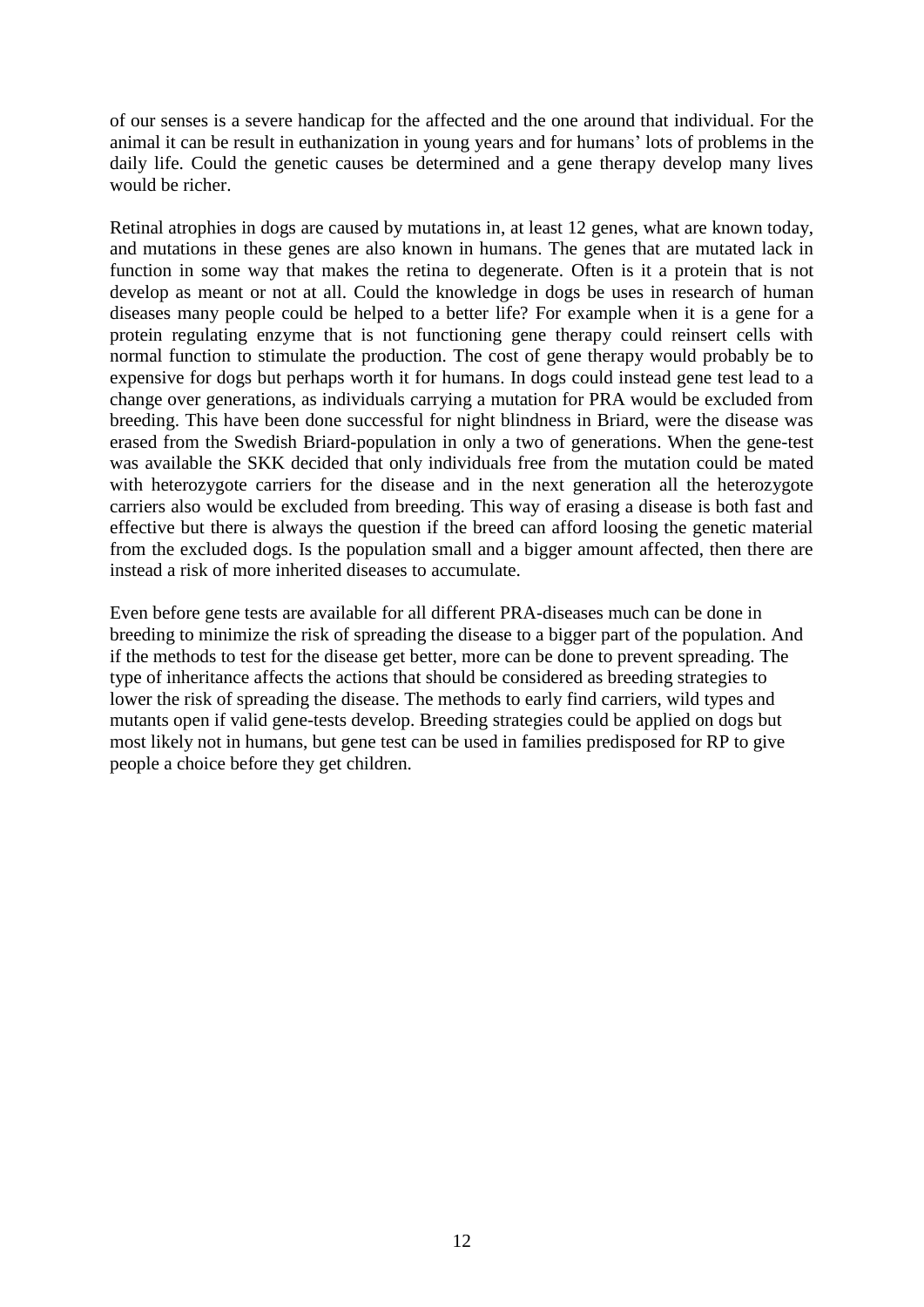# <span id="page-14-0"></span>**References**

Akhmedov N.B. et al. **Canine cone transducin-gamma gene and cone degeneration in the cd dog**. Investigative Ophthalmology & Visual Science. 1998. 39 (10); 1775.

Dekomien G., Epplen J.T. **Evaluation of the canine RPE65 gene in affected dogs with generalized progressive retinal atrophy.** Molecular Human Genetics, Ruhr-University, 44780 Bochum, Germany. Molecular Vision 2003; 9:601-605

Dekomien, G. Epplen, J.T. **Exclusion of the PDE6A gene for generalised progressive retinal atrophy in 11 breeds of dog.** Molecular Human Genetics, Ruhr-University, 44780 Bochum, Germany. Animal Genetics 2000, 31, 135-139

Dekomien, G. et al. **Generalized progressive retinal atrophy of Sloughi dogs is due to an 8-bp insertion in exon 21 of the PDE6B gene.** Molecular Human Genetics, Ruhr-University, 44780 Bochum, Germany. Cytogenet Cell Genet 2000; 90: 261-267

Ensembl, [http://www.ensemble.org,](http://www.ensemble.org/) 2011-05-06

Gailbert et l. **Toward understanding dog evolutionary and domestication history.** Acade´mie des sciences. Published by Elsevier Masson SAS 2011, .

Germonpre´, M. et al. **Fossil dogs and wolves from Palaeolithic sites in Belgium, the Ukraine and Russia: osteometry, ancient DNA and stableisotopes,** J. Archaeol. Sci. 36 (2009) 473–490.

Guyon R. et.al. **Analysis of six candidate genes as potential modifiers of disease expression in canine XLPRA1, a model for human X-linked retinitis pigmentosa 3**. Molecular Vision 2007: 13:1094-105. Hamel C. **Retinitis pigmentosa**, Orphanet Journal of Rare Disease 2006, 1:40

Guziewicz K.E. et al. **Bestropin gene mutations cause canine multifocal retinopathy: a novel animal for best disease**. Investigative Ophtalmology & Visual Science, May 2007, vol 48. No. 5.

Haim, M. **Emidemiology of retinitis pigmentosa in Denmark**. Acta Ophtalmol. Scand. Suppl. 2002; (233); 1- 34.

Jeong M.B. et al. **A phosductin (PDC) gene mutation does not cause progressive retinal atrophy in Korean miniature schnauzers**. Animal Genetics 2008; Aug; 39 (4); 455-6

Kijas, J.W. et al. **Naturally occurring rhodopsin mutation in the dog causes retinal dysfunction and degeneration mimicking human dominant retinitis pigmentosa**, Proceedings of the National Academy of Sciences of the United States of America 99:6328-6333, 2002.

Kirkness E.F. et al. **The Dog Genome: Survey Sequencing and Comparative Analysis**. Science 301; 1898 (2003)

Kohl, S. et al. **Mutations in the CNGB3 gene encoding the beta-subunit of the cone photoreceptor cGMPgated channel are responsible for achromatopsia (ACHM3) linked to chromosome 8q21**. Hum.Molec.Genet. vol. 9, 2107-16, 2000.

Kukekova A.V. et al. **Cloning and characterization of canine SHARP1 and its evaluation as a positional candidate for canine early retinal degeneration (erd).** Gene 2003 Jul 17; 312; 335-43

Kukekova A.V. et al. **Canine RD3 mutation establishes rod-cone dysplasia type 2 (rcd2) as ortholog of human and murine rd3**. Mammal Genome (2009) 20:109-123

Lindblad-Toh K. et al. **Genome sequence, comparative analysis and haplotype structure of the domestic dog**. Nature, vol 438/8 Dec 2005.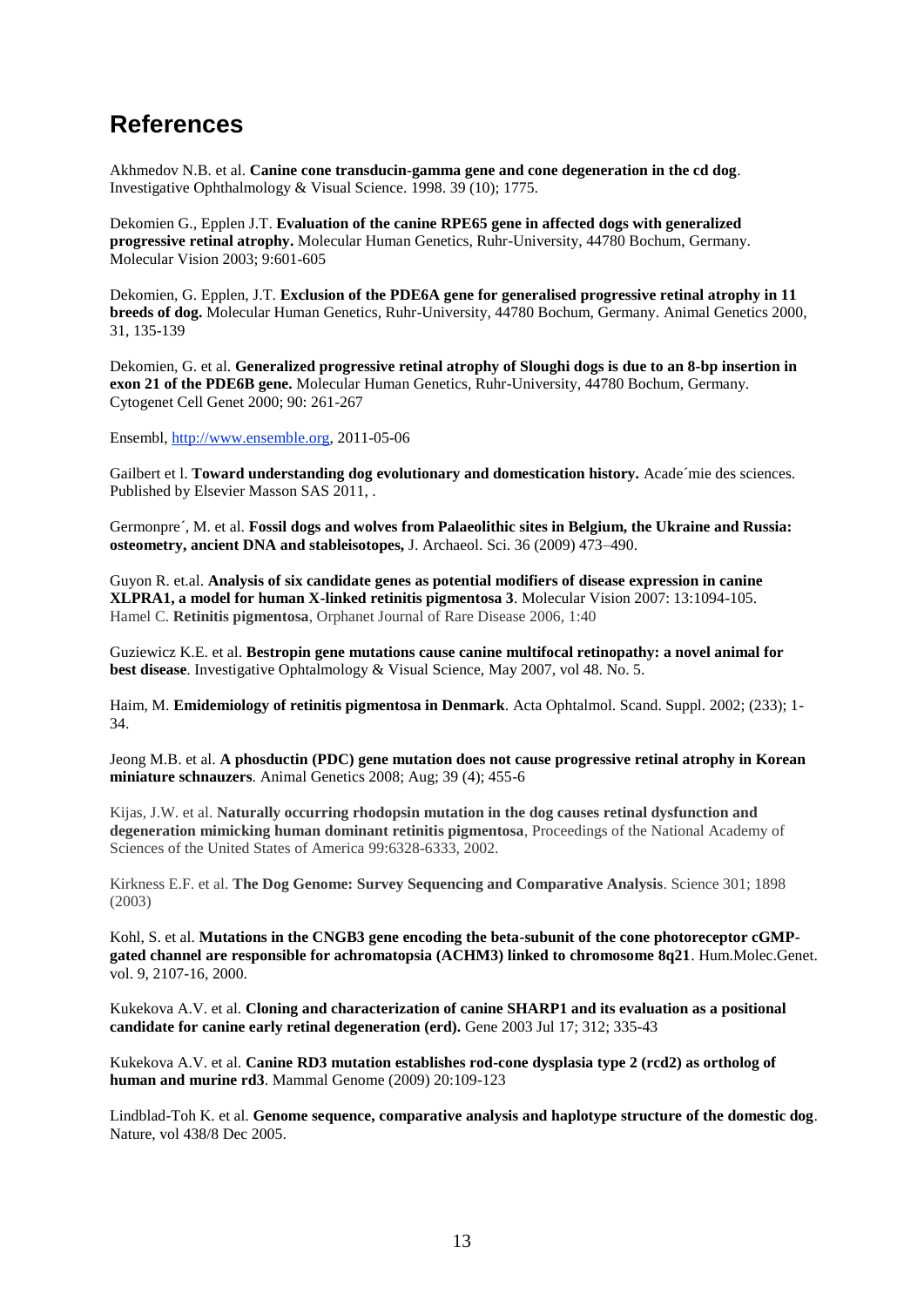Mellersh C.S. et al. **Canine RPGRIP1 mutation establishes cone-rod dystrophy in miniature longhaired dachshund as a homologue of human Leber congenital amaurosis**. ScienceDirect, Genomics 88 (2006) 293- 301

#### Miyadera K. et al. **Phenotypic variation and genotype-phenotype discordance in canine cone-rod dystrophy with an** *RPGRIP1* **mutation**. Molecular Vision 2009; 15:2287-2305

NCBI; [National Center for Biotechnology Information,](http://www.ncbi.nlm.nih.gov/) **[U.S. National Library of Medicine](http://www.nlm.nih.gov/)**, (2013-06-03) World Wide Web URL: <http://www.ncbi.nlm.nih.gov/homologene/273>

Ofri R. & Narfström K. Light at the end of the tunnel? **Advances in the understanding and treatment of glaucoma and inherited retinal degeneration**. The veterinary Journal 174 (2007) 10-22

Online Mendelian Inheritance in Animals, OMIA. Faculty of Veterinary Science, University of Sydney, (2010- 05-01 ):<http://omia.angis.org.au/>

Online Mendelian Inheritance in Man: [http://www.ncbi.nlm.nih.gov/omim](http://www.ncbi.nlm.nih.gov/omiam)

Pagon R.A. & Daiger S.P. **Retinitis Pigmentosa Overview**. GeneReviews. NCBI Bookshelf 2000

Parry H.B**. Br J Ophthalmol**. 1954 May;38(5):295-309

Phelan J.K. & Bok D., **A brief review of retinitis pigmentosa and the identified retinitis pigmentosa genes**. Molecular Vision 2000; 6:116-24.

Retnet webpage:<http://www.sph.uth.tmc.edu/RetNet/> 2010-05-02

Roepman R. et al., **Interaction of nephrocystin-4 and RPGRIP1 is disrupted by nephronophthisis or Leber congenital amaurosis-associated mutations**. Proc Natl Acad Sci U S A. 2005 Dec 20;102(51):18520-5. Epub 2005 Dec 9.

Runte M. et al., **Evaluation of RDS/Peripherin and ROM1 as candidate genes in generalised progressive retinal atrophy and exclusion of digenic inheritance**. Animal genetics 2000 Jun; 31 (3): 223-7.

Sidjanin D.J. et al., **Canine CNGB3 mutation establish cone degeneration as orthologous to the human achromatopsia locus ACHM3**. Oxford University Press, Human Molecular Genetics 2002; vol 11, no 4: 1823- 1833

Seddon J.M. et al. **Genetic heterogeneity of day blindness in Alaskan Malamutes**. International Society for Animal Genetics, Animal Genetics, 37, 407-410. 2006.

SKK/hälsa; Svenska kennelklubben http://www.skk.se/uppfodning/halsa/halsoprogram/ogon/pra-progressivretinal-atrofi/ 2013-06-05

SKK/Avel. Svenska Kennelklubbens Avelskommittés protokoll 3/2007 § 89, 3/2007 § 95, 2/2008 § 56, 3/2008 § 93

Sohocki M.M et al. **Prevalence of Mutations Causing Retinitis Pigmentosa and Other Inherited Retinopathies**. Human mutation 17:42-51 (2001)

Suber M.L. et al. (1993) **Irish setter dogs affected with rod/cone dysplasia contain a nonsense mutation in the rod cGMP Phosphodiesterase beta-subunit gene**. Proceedings of the National Academy of Science of the USA 90, 3968-72

Sutter NB et al. **Extensive and breedspecifik linkage disequilibrium in Canis familiaris**. Genome Res. 2004; 14: 2388-2396

Tocris,<http://www.tocris.com/> 2012-07-12